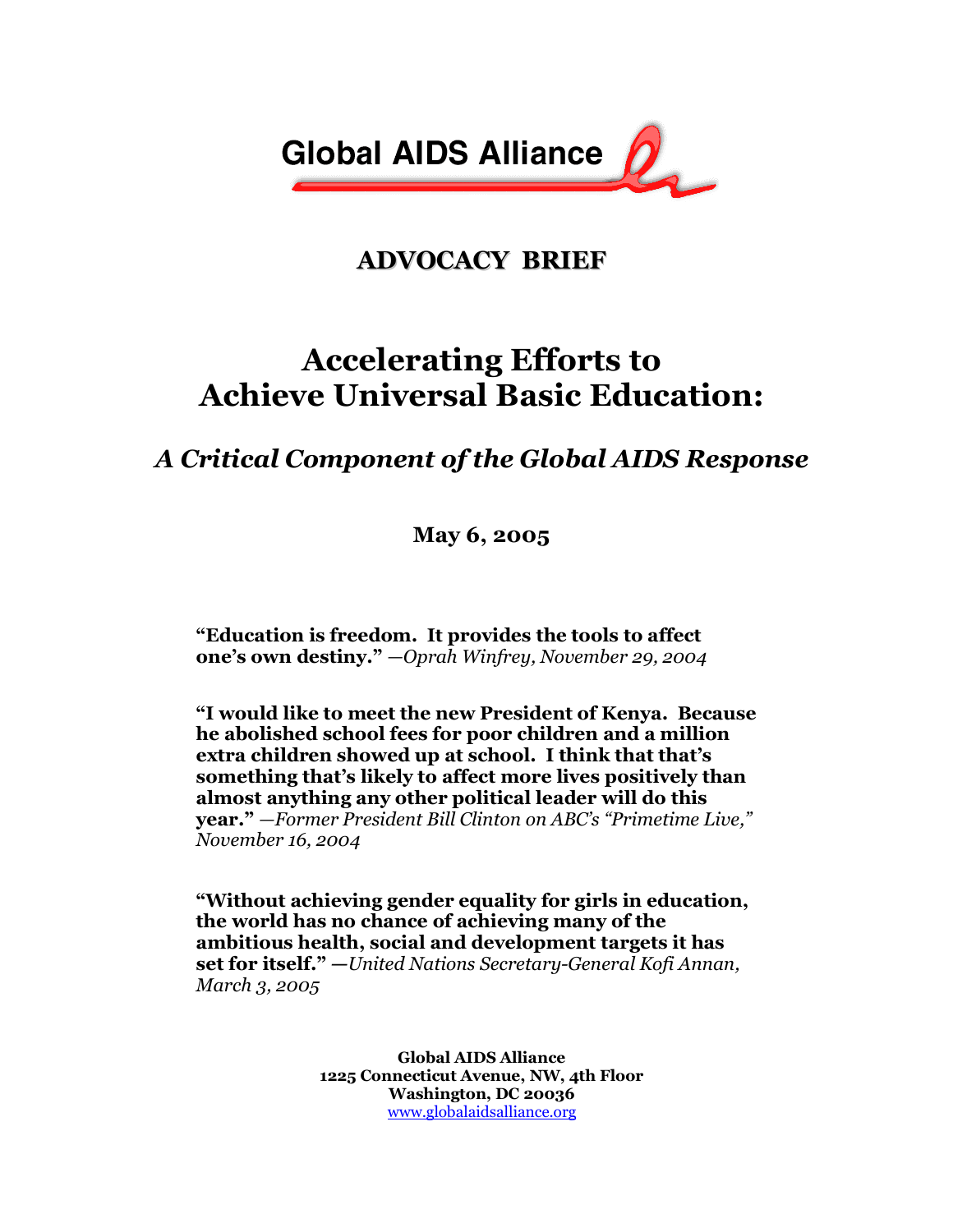#### **I. SUMMARY**

In many of the countries hardest hit by the AIDS epidemic, young people ages 15 to 24 now account for 60% of new HIV infections. Almost two-thirds of these newly infected young people are girls, who are highly vulnerable to contracting HIV for a variety of social, cultural, economic, and physiological reasons. Many girls resort to sex with older men, known as "sugar daddies," in order to earn money for themselves and their families to survive and to pay for school-related fees, thereby fostering and accelerating HIV transmission. And they are more likely to be taken out of school to care for sick relatives or to replace family income lost due to AIDS deaths. Orphans are also at higher risk of contracting HIV and much more likely to be forced to leave school.

Today, over 113 million children in the world's poorest countries do not attend school, two-thirds of them girls. More than half of the countries that are not on track to reach the goal of universal primary education are also those worst affected by HIV/AIDS. The Global Campaign for Education estimates that if all children received a primary education, as many as 700,000 cases of HIV could be prevented each year. In particular, education is a powerful tool for reducing the social and economic vulnerability that exposes girls and orphans to a high risk of HIV/AIDS. Specifically, girls' education can significantly reduce HIV infection rates by encouraging poverty reduction, gender equality, female empowerment, and awareness of human rights. Education also contributes to female economic independence, delayed marriage, family planning, improved child survival, and work outside the home—all of which can slow and reverse the spread of HIV.

In order to expand educational opportunities for girls and orphans and reduce their risk of contracting HIV infection, the Global AIDS Alliance recommends:

- ♦ **Eliminate School-Related Fees.** School-related fees prevent millions of children, particularly girls and orphans, from attending school.
- ♦ **Mobilize Additional Resources to Achieve Universal Basic Education.** Poor countries need assistance in order to scale up and improve educational systems, as well as to eliminate school fees.
- ♦ **Reform Financing and Delivery Mechanisms.** There is an urgent need to reform and accelerate the impact of bilateral education investments and the multilateral Education for All−Fast Track Initiative.

# **II. POLICY ANALYSIS**

Health and education drive economic and social progress and are the primary means of reducing the poverty that prevents developing countries from achieving their full potential. While much remains to be done, important progress is under way to improve health in the world's poorest countries. In particular, the Global Fund to Fight AIDS, TB and Malaria offers a promising new mechanism for mobilizing an expanded response to three of the world's leading killers.

The Global AIDS Alliance strongly believes that ensuring universal basic education must be the next major priority toward slowing the spread of AIDS, supporting orphans, and reducing global poverty. Experts agree that basic education ranks among the most effective—and cost-effective means of HIV prevention. In particular, providing educational opportunities for girls and orphans, who are often excluded from school and at disproportionate risk of HIV infection, will help slow the spread of AIDS.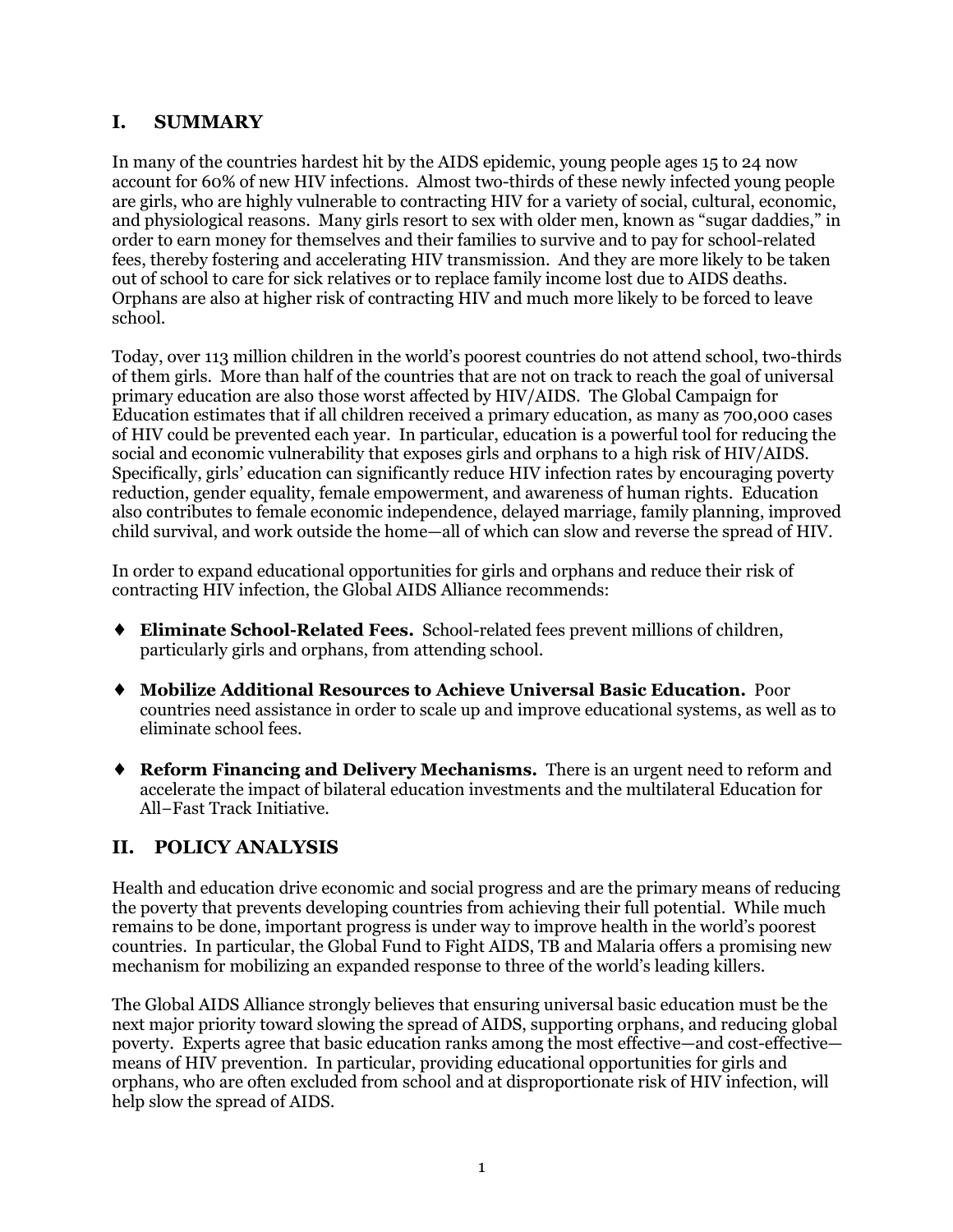Young people ages 15 to 24 now account for 60% of new HIV infections in many countries. At the same time, AIDS is exacerbating the already desperate situation of children worldwide devastating families and community support systems, reducing the resources available for basic health, education, and nutrition services, and forcing many youngsters to become caretakers for HIV-infected parents and other family members.

# **A. Girls Are Especially Vulnerable to HIV/AIDS**

The physiology of the female genital tract makes women twice as likely to acquire HIV from men as vice versa, and young women are especially vulnerable. Indeed, HIV is spreading faster among teenage girls than in any other group, primarily through sexual relationships with older men who have had much more sexual experience and are more likely to be HIV-infected. In the worst affected areas in sub-Saharan Africa, HIV infection rates among girls ages 15 to 19 are five to six times those of boys in the same age range.

Girls' biological vulnerability to HIV is compounded by a host of factors that put them at special risk, including poverty, gender inequality, lack of educational opportunities, and practices such as female genital mutilation. Child-rearing practices and initiation messages encourage girls to be nonassertive and to accept subordinate status in relation to men. And social and cultural norms inhibit girls' discussion of sexual health and accord inferior status to girls. Finally, as parents fall ill and die of AIDS, family burdens shift to children. Students—especially girls—are often forced to leave school and take on adult responsibilities, such as earning income, procuring food, and caring for the ill. In many cases, these responsibilities can only be fulfilled by selling sex for money. In addition:

- ♦ Girls lack the power to protect themselves against sexual violence. In South Africa, 40 to 47% of all rapes involve girls aged 15 or younger.
- ♦ Child marriage is another risk factor for girls. Few girls continue to attend school after marrying, and many are exposed to HIV by their husbands. In fact, married adolescent girls tend to have higher HIV infection rates than their sexually active unmarried peers.
- ♦ Perversely, poorly monitored schools can pose a danger to girls. In one Ugandan district, 31% of schoolgirls reported being sexually abused, mainly by teachers. And many girls are harassed traveling to and from school.

# **B. Orphans Are Also at Disproportionate Risk of HIV**

HIV/AIDS is leaving a generation of orphans in its wake. Over 14 million children have already lost one or both parents to HIV/AIDS—the equivalent of every child under five in America. It is projected that 25 million children will be orphaned by the year 2010. Orphans are more likely than other children to become homeless, to be the victims of sexual violence or trafficking, or to be taken out of school—all of which increase their risk of HIV. Not surprisingly, orphaned girls are particularly vulnerable to HIV. Removed from school, many are forced to survive by providing sex for food or money.

# **C. A Clear Link Between Increased Education and Reduced HIV Infections**

Millions of young people lack information or have misconceptions about HIV/AIDS, and girls are generally more poorly informed than boys. But basic education can equip children with the skills and knowledge they need in order to avoid HIV infection. Indeed, education correlates directly to better knowledge, safer behavior, and reduced HIV infection rates. The Global Campaign for Education estimates that if all children received a complete primary education, as many as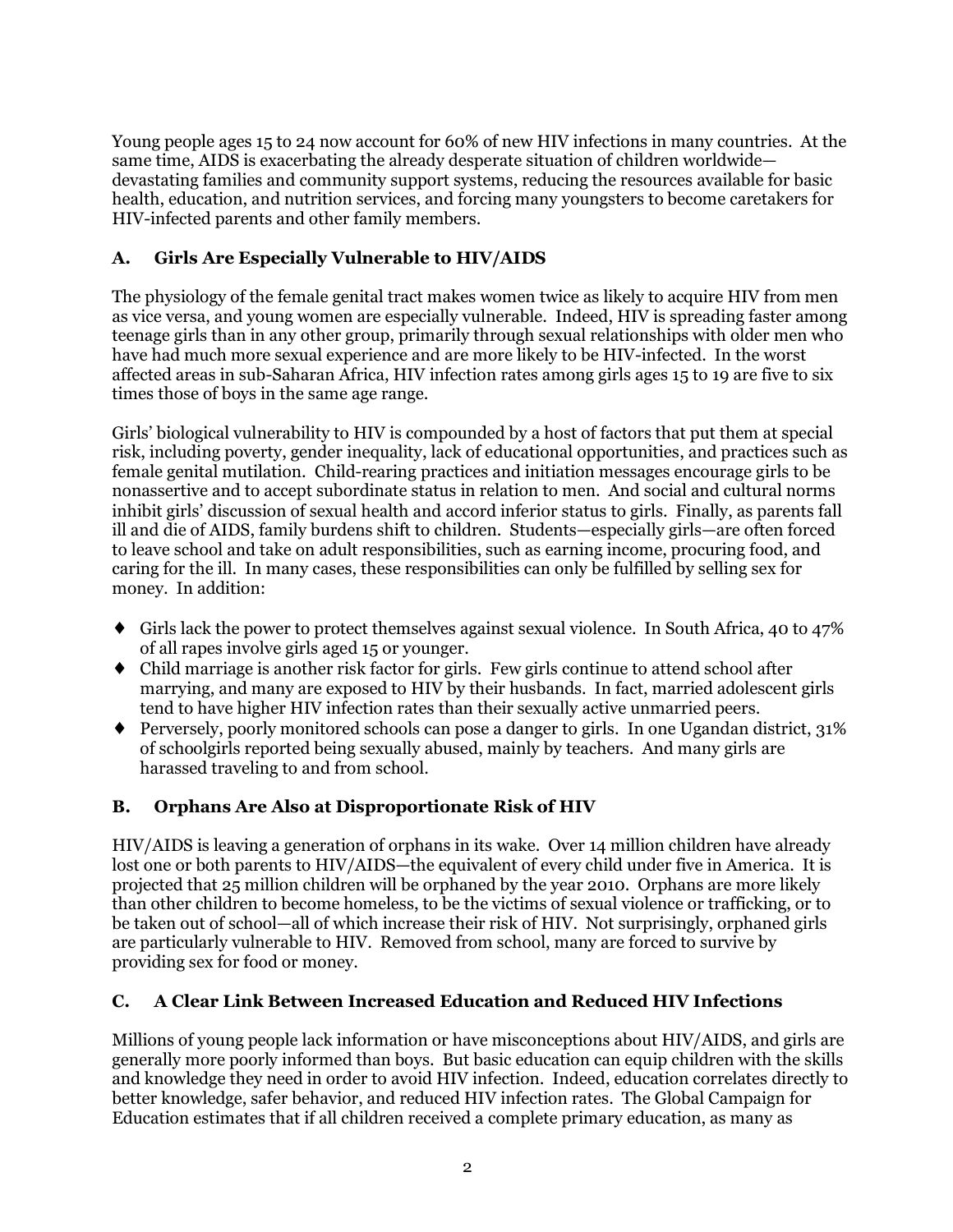700,000 cases of HIV could be prevented each year. In addition, of course, sex education that addresses HIV prevention is essential.

Research clearly shows that better educated people have lower rates of infection, especially among younger people. Girls who are enrolled in school are much less likely to be sexually active, and better-educated girls tend to delay having sex and are more likely to require their partners to use condoms. A recent study from rural Uganda shows the positive impact of education on reducing HIV prevalence:



#### **HIV Prevalence by Level of Education Rural Uganda, 2002― Individuals aged 18-29**

Source: De Walque and J Whitworth, MRC Uganda (2002)

#### **D. Education Empowers Girls**

Education is critical to helping girls achieve economic independence. A 19-country study by the International Center for Research on Women found that the lower women's social status, the higher their rate of HIV infection. Ultimately, better-educated girls are more likely to delay marriage and childbearing, have fewer children and healthier babies, enjoy better earning potential, and avoid commercial sex.

# **III. DEFINING AN ADVOCACY AGENDA**

Today, over 113 million children in the world's poorest countries do not attend school, two-thirds of them girls. UNICEF estimates that international education aid has fallen by 30% over the past decade. And HIV/AIDS is seriously threatening education systems—killing teachers and administrators, increasing absenteeism, and lowering productivity, all of which increase costs to struggling school systems. At least 55 of the poorest countries seem unlikely to achieve the Millennium Development Goal of universal basic education by 2015, and 31 of these countries are also among the 36 worst affected by HIV/AIDS. Clearly, new approaches are needed in order to accelerate progress toward this critically important goal.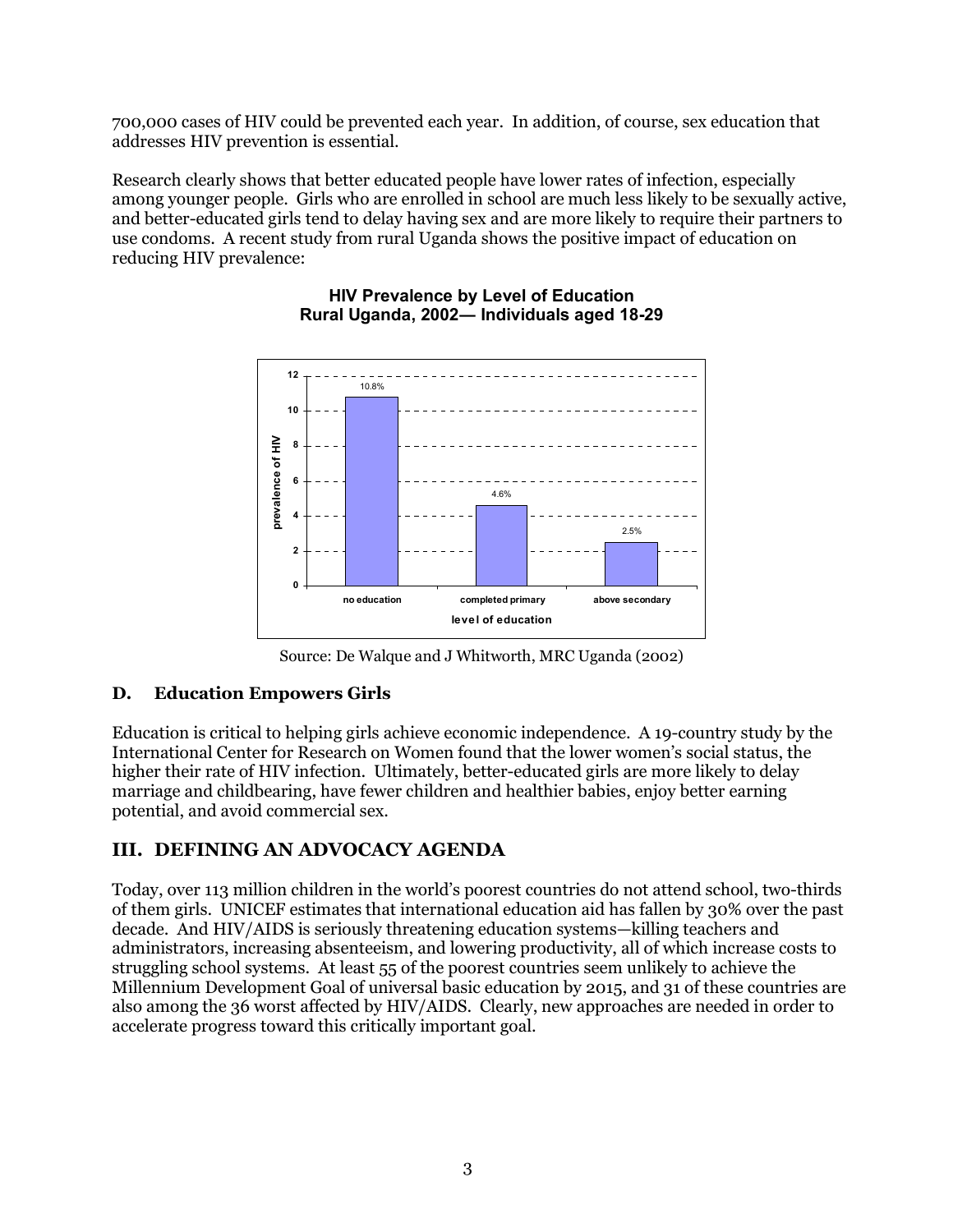#### **A. Eliminate School-Related Fees**

In the poorest countries, school-related fees keep millions of children out of school. In nearly all countries, separate fees are assessed on various aspects of education, including tuition, textbooks and equipment, uniforms, Parent Teacher Association membership, and community and building services. Many mothers dying from HIV are most concerned with who will pay their children's school fees. And the cost of school fees often prevents people from adopting orphans either formally or informally.

Conversely, eliminating such fees dramatically expands school enrollment. When Kenya eliminated primary school fees in 2003, enrollment jumped by 22% in just a few days. In Uganda, school enrollment jumped by 40% after debt relief funds were used to eliminate school fees three years ago. In addition, eliminating school fees is a cost-effective means of dramatically expanding educational access. For example, the total cost of eliminating school fees in Swaziland, the nation with the highest HIV/AIDS rate in the world, would total roughly \$20 million. Many other countries that have been heavily impacted by the AIDS epidemic continue to impose schoolrelated fees.

Abolition of school fees was recently identified as the first "quick win" priority in The Millennium Project's recent report, "Investing in Development: A Practical Plan to Achieve the Millennium Development Goals," and was included as a specific recommendation in "Our Common Interest," the Blair Commission for Africa's report earlier this year:

> "African governments should undertake to remove school fees for basic education, and donors should fund this until countries can afford these costs themselves. This should be part of a coherent strategy for education, properly sequenced so the quality is not reduced with the massive increase in enrollment likely. The impacts will benefit all children and will be particularly strong for girls— in Uganda when user fees were removed, enrollment of the poorest girls doubled." *—"Our Common Interest," Blair Commission for Africa*

#### **B. Mobilize Additional Resources to Achieve Universal Basic Education**

The poorest countries need assistance in order to scale up and improve educational systems. Specifically, funds are needed to train teachers, strengthen and expand infrastructure, buy textbooks and equipment, ensure quality, and introduce computer technologies. Additional resources are also needed to leverage the elimination of school fees and underwrite the transitional costs to governments of eliminating fees and meeting increased demand for education. Importantly, these resources must be channeled to local communities as needed to replace the revenues lost through the elimination of school-related fees.

In the few countries that have eliminated school fees, an influx of new students has created serious challenges for the existing educational system. But increased public and political attention to the growing demands on the nation's schools soon catalyzed the resources needed to scale up services and achieve quality improvements.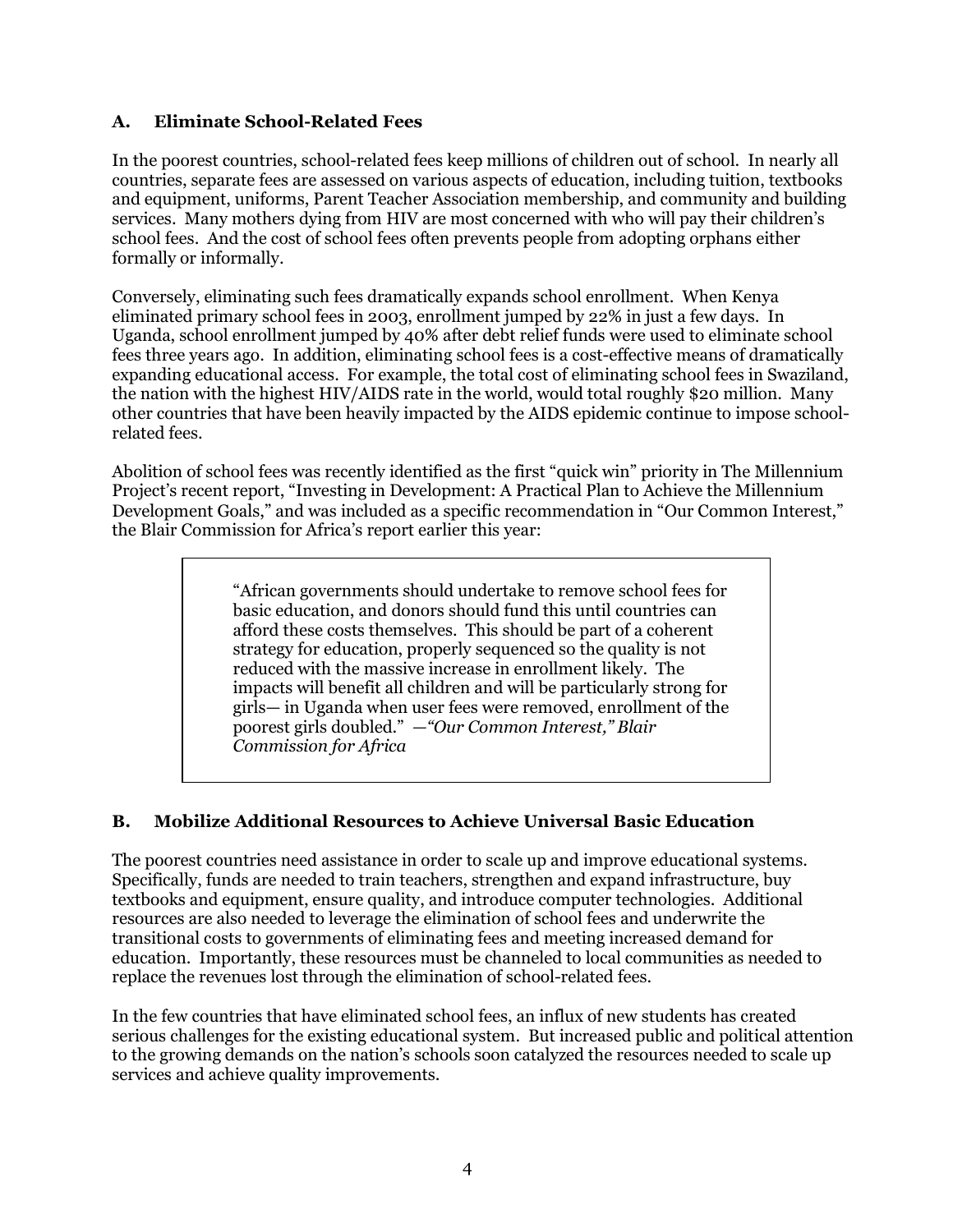Foreign aid for education totals about \$1.5 billion a year, and the Global Campaign for Education estimates that roughly \$7 billion per year in external funding will be needed to achieve universal basic education. This sum takes into account the additional resources needed to enhance girls' enrollment, address the impact of AIDS on school systems, and support education in countries experiencing conflicts and other emergencies. A fair-share U.S. contribution of one-third of the amount needed to achieve universal basic education would be roughly \$2.34 billion per year.

Additional resources will be needed to achieve the goal of establishing schools as communitybased centers for the provision of comprehensive services for orphaned and vulnerable children, e.g., food and nutrition, immunization, psychosocial support, etc.

#### **C. Reform Financing and Delivery Mechanisms**

Countless small-scale projects have proven successful in expanding educational access. To help ramp up these successful models, the Education for All−Fast Track Initiative (FTI) was launched in 2002. Housed at the World Bank, FTI is a partnership of developing countries and donors created to help low-income countries achieve the Millennium Development Goal of universal basic education by 2015. Thirteen countries are now ready to implement FTI, but there is a \$1.5 billion funding gap. (Another seven countries are expected to endorse FTI by the end of 2005.)

Annual bilateral aid to basic education in Africa has averaged only \$419 million in recent years (2000−2003). In addition:

- 60% of bilateral aid to education goes to post-secondary education, which mainly benefits the children of the more affluent.
- 12% of bilateral aid to education reaches the 15 countries with the largest gender gaps in education.
- 70% of aid to education comes in the form of technical cooperation—more than twice the average across all sectors of development assistance. The remaining 30% is heavily biased toward capital investments rather than recurring costs.
- A large share of aid to basic education is project rather than programme funding, leaving governments to juggle dozens of donor-initiated projects that have a relatively small net value.

Clearly, existing efforts to achieve universal basic education, including bilateral programs and the multilateral Fast Track Initiative, are not getting the job done. A new approach is needed to take best practices and scale them up dramatically. Specifically, the Global AIDS Alliance recommends advocacy for the reform of these mechanisms and/or the creation of a new financing and delivery mechanism to accelerate access to basic education.

Specific reforms should include the acceleration of public-private partnerships, a commitment to locally driven strategic plans, improved monitoring of international standards of accountability, strong civil-society role in governance and monitoring, and expanded use of information technology to achieve results. In particular, the accelerated introduction of new information technologies would help country-level stakeholders "leap frog" progress toward both broader educational access and improved educational quality.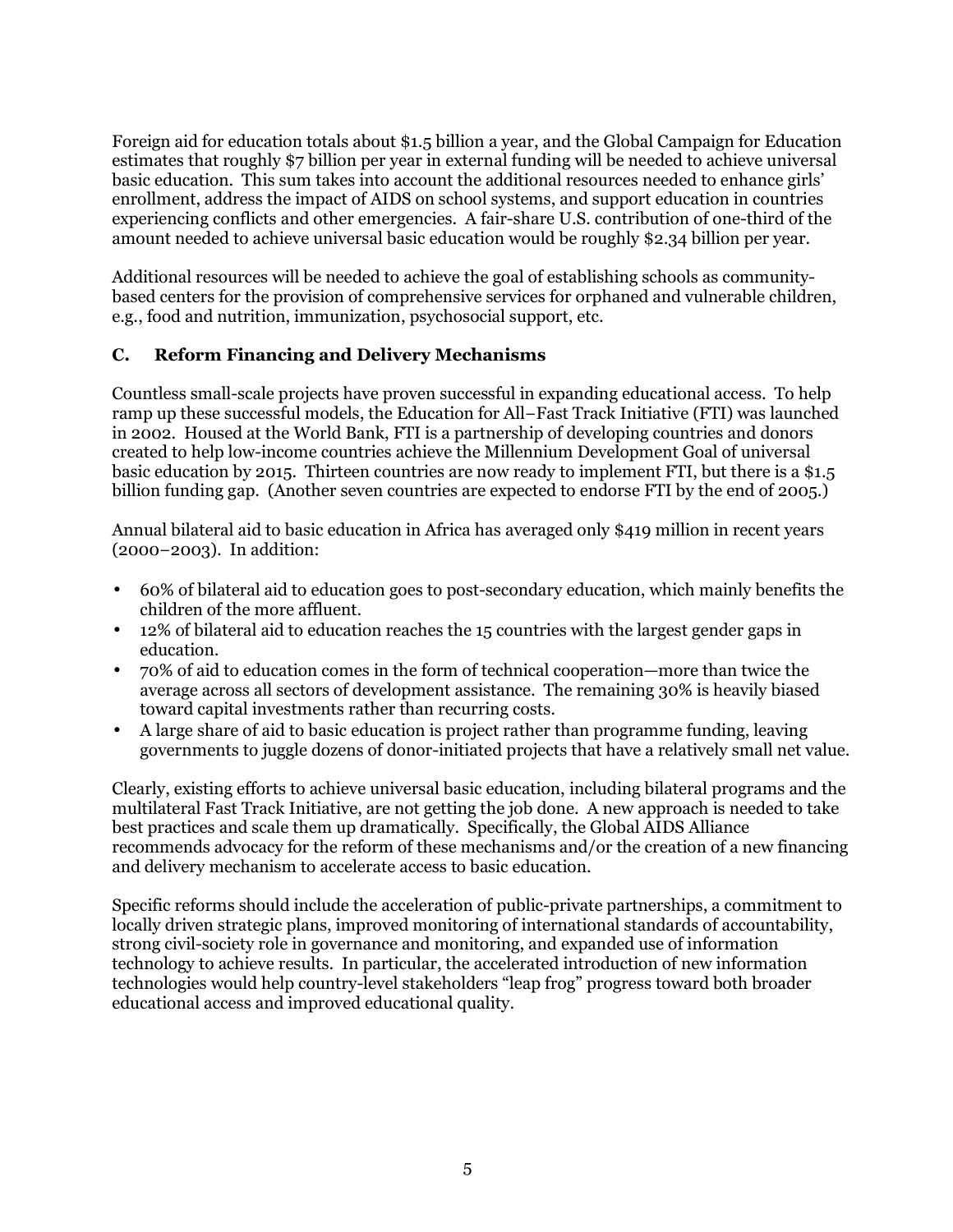#### **IV. CONCLUSION**

Providing a basic education to children—while ensuring equal opportunities for girls and orphans—offers a critical window of hope in responding to the AIDS epidemic. In addition, enhancing educational access for girls and orphans will help achieve several of the Millennium Development Goals unanimously adopted by 189 member countries of the United Nations in September 2000, including reducing poverty, achieving universal primary education, improving gender equality, and lowering the prevalence of HIV/AIDS. Finally, getting girls into school matters because educated women improve the health and well-being of families, have fewer children, and do more to educate children.

Acceleration of progress toward achieving universal primary education will require results-based advocacy that seeks to achieve real political impact and secure concrete benefits for people in impoverished countries. Policymakers must be persuaded to allocate the necessary resources through reformed financing mechanisms that are held accountable for achieving measurable, on-the-ground impact in terms of enabling more children to secure a basic education.